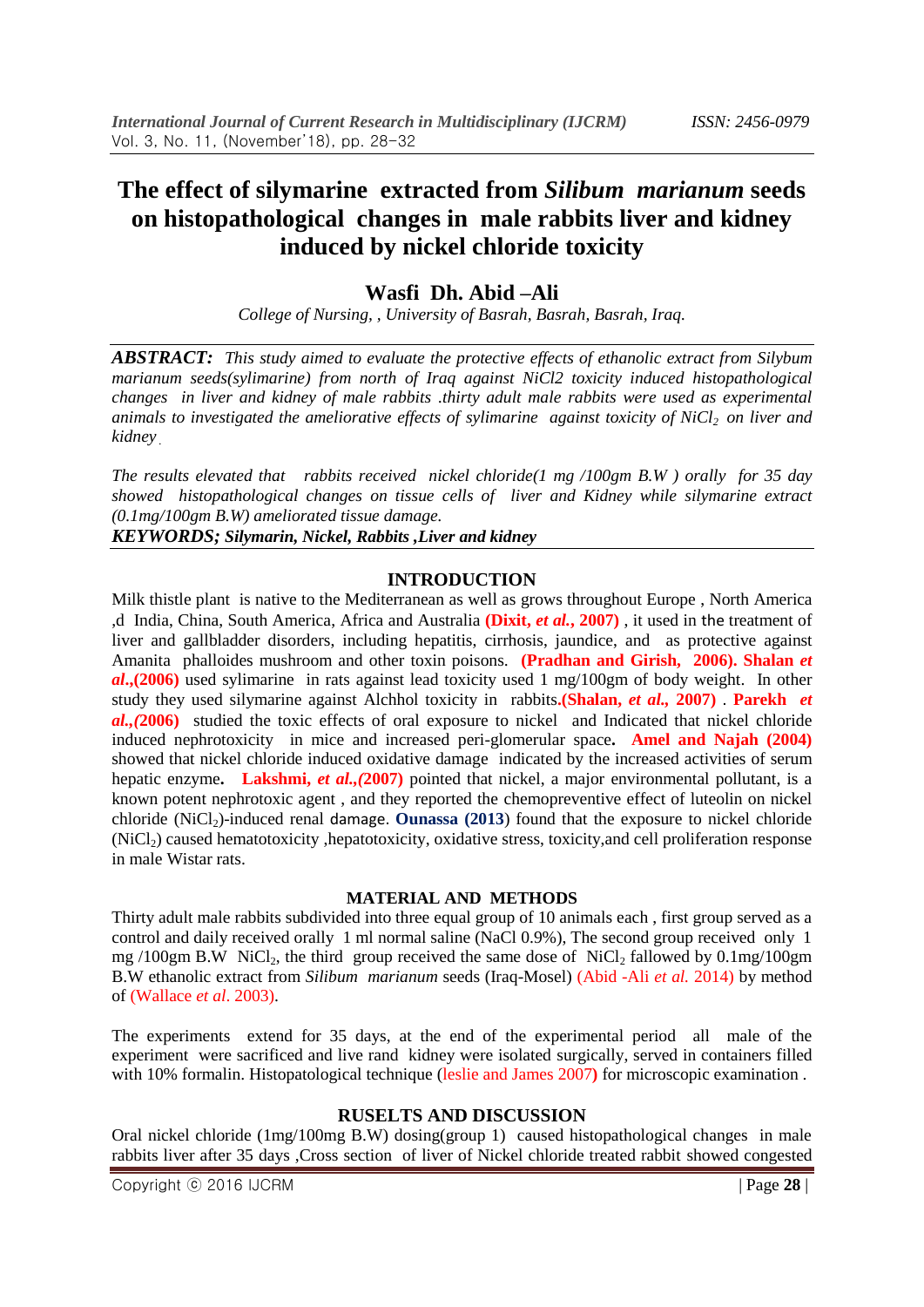central vein , flattening and vacillation of hepatocytes ,enlarged pyknotic nuclei of hepatocytes,with disarrangement of hepatic architecture(Figure 2). compared with control group(Figure 1).

After 35 days of nickel chloride drenching lead to congested central vein , flattening and vacullation of hepatocytes ,enlarged pyknotic nuclei of hepatocytes,with disarrangement of hepatic architecture(Figure 2).

**Abou Hadeed,** *et al . (***2008)** found that the liver showed congestion of central veins and sinusoids some hepatocytes suffered from vacuolar degeneration , these findings are inagreement with the finding of the present styudy **. El-Saieed and Mekawy (2001**) showed congestion of central veins and sinusoids , some hepatocytes suffered from vacuolation these results are also obtained by **Ptashynski,** *et al.* **(2002)** and **(Sobecka , 2001).**

**Djemli and Kechrid (2013)** Found that liver of nickel treated group had weak pathological alteration such as the presence of cellular debris within a central vein and cytological vacuolization. Other histological studies on rat documented Ni-induced changes characterized by dilated sinusoids, vacuolization and the appearance of hepatic cells with distorted nuclei **(Ben Amara** *et al.,* **2010; Rabbani-Chadegani** *et al.***, 2001; Djemli** *et al.***, 2012).While NiCl<sub>2</sub> (1mg/100mg B.W) plus silymarin** extract (0.1mg/100gram B.W) treated rabbit(group 3) their livers showed normal central vein, normal sinusoids less vacuolated hepatocytes and better hepatic architecture(figure 3).

**Shallan,** *et al.* (2007) showed the ameliorative effects of silymarin in rabbits against alcohol toxicity induced liver damage in rabbits and against lead toxicity in rats **(Sallan,** *et al.***, 2006).** While NiCl<sub>2</sub> (1mg/100mg B.W) plus silymarin extract (0.1mg/100gram B.W) treated rabbit(group 3) the liver showed normal central vein , normal sinusoids less vacuolated hepatocytes and better hepatic architecture(figure 3).

Male rabbits of group (1) that received 1ml normal saline showed normal showing normal renal structure, normal size of glomeruli and normal lining cuboidal tissue of renal tubules (figure 4). Male rabbits that received (1mg/100mg B.W)nickel chloride orally for 35 days(group 2) showed destruction of glomeruli and misshaped lining of renal tubules( figure5).Group(3) where the male rabbits received nickel chloride1mg/100gram B.W plus silymarin extract(0.1mg/100gram B.W for the same period showed better glomeruli, normal size of glomeruli but still there are misshape renal tubules(figure 6)



Figure ( 1) Cross section of liver of control male rabbit showing normal central vein (CV) normal sinusoids (s) and normal hepatocytes(HC)(H&E)stain .400 X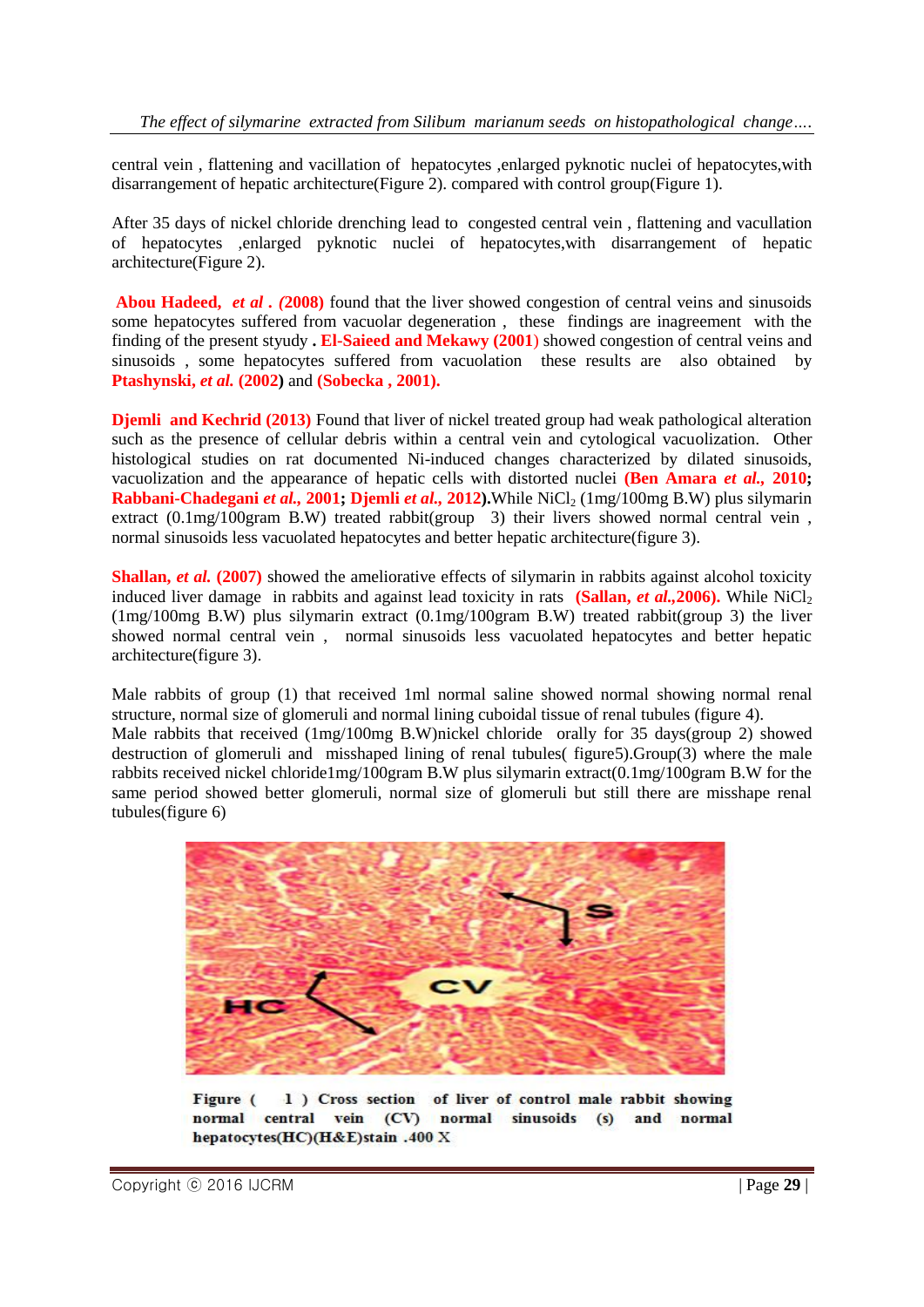

2) Cross section of liver of Nickel chloride treated rabbit Figure( showing congested central vein (CV), flattening and vacillation of hepatocytes (HC), enlarged pyknotic nuclei of hepatocytes(PC) with disarrangement of hepatic architecture (H&E) stain.400 X



3) Cross section of liver of Nickel chloride plus silymarin Figure( extract treated rabbit showing normal central vein (CV), normal sinusoids (S) less vacuolated hepatocytes (HC) better hepatic architecture  $(H&E)$ stain .400 X



4 ) Cross section of Kidney of control rabbit showing normal renal Figure ( structure; normal size of glomoruli(G); normal lining cuboidal tissue of renal tubules (RT).(H&E) stain .400X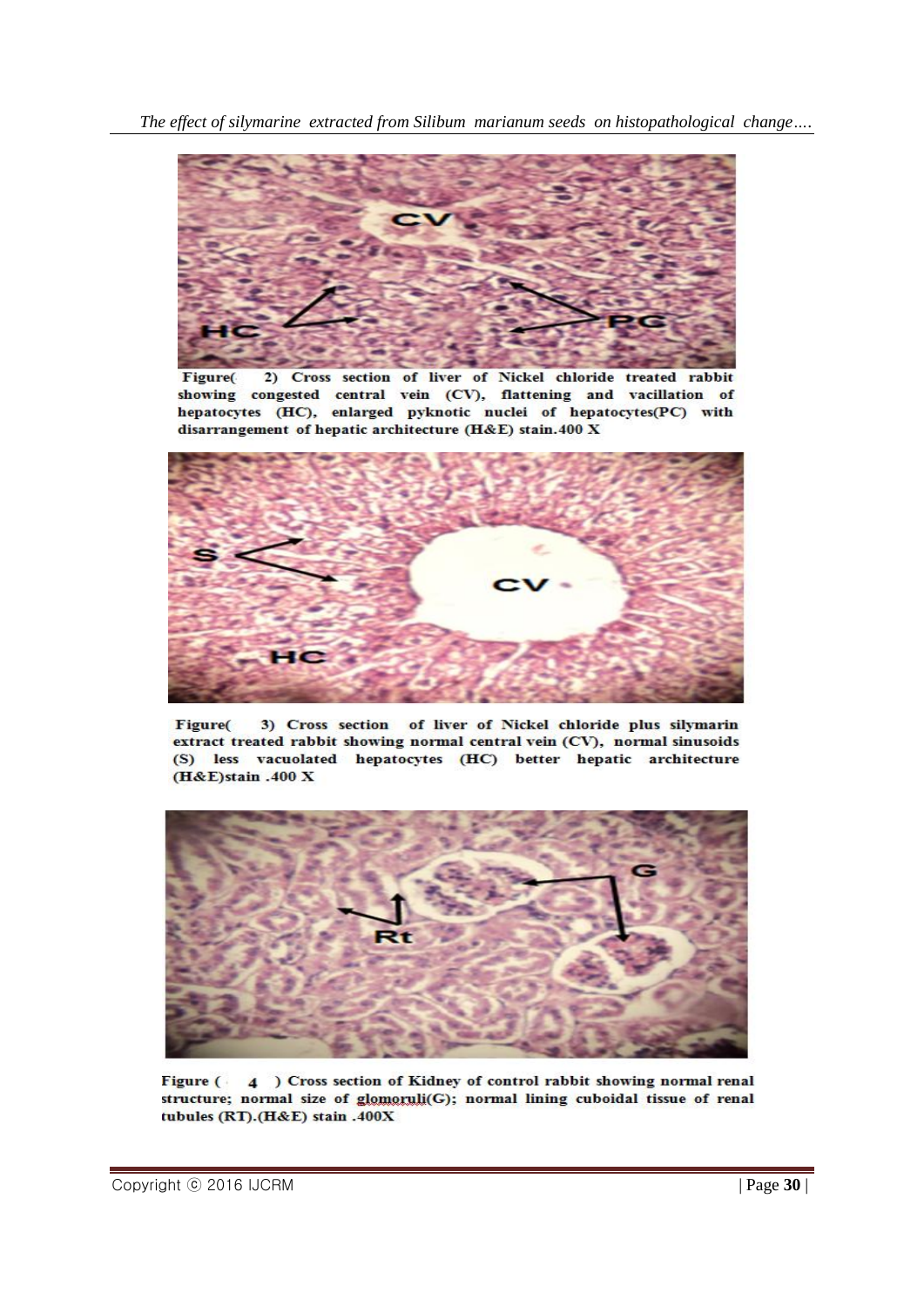

Figure (5) Cross section of Kidney of Nickel chloride treated rabbit showing destruction of glomeruli(G); misshaped lining of renal tubules(RT); (H&E) stain  $.400X$ 



Figure (6) Cross section of Kidney of Nickel chloride plus silymarin extract treated rabbit showing better glomeruli(G); normal size of glomeruli (G)but still there are misshape renal tubules(RT) .H&E) stain .400X

## **CONCLUSION**

Histopathological changes caused by nickel chloride induce damage of tissue cells of liver, kidney while silymarin extract ameliorated tissue damage